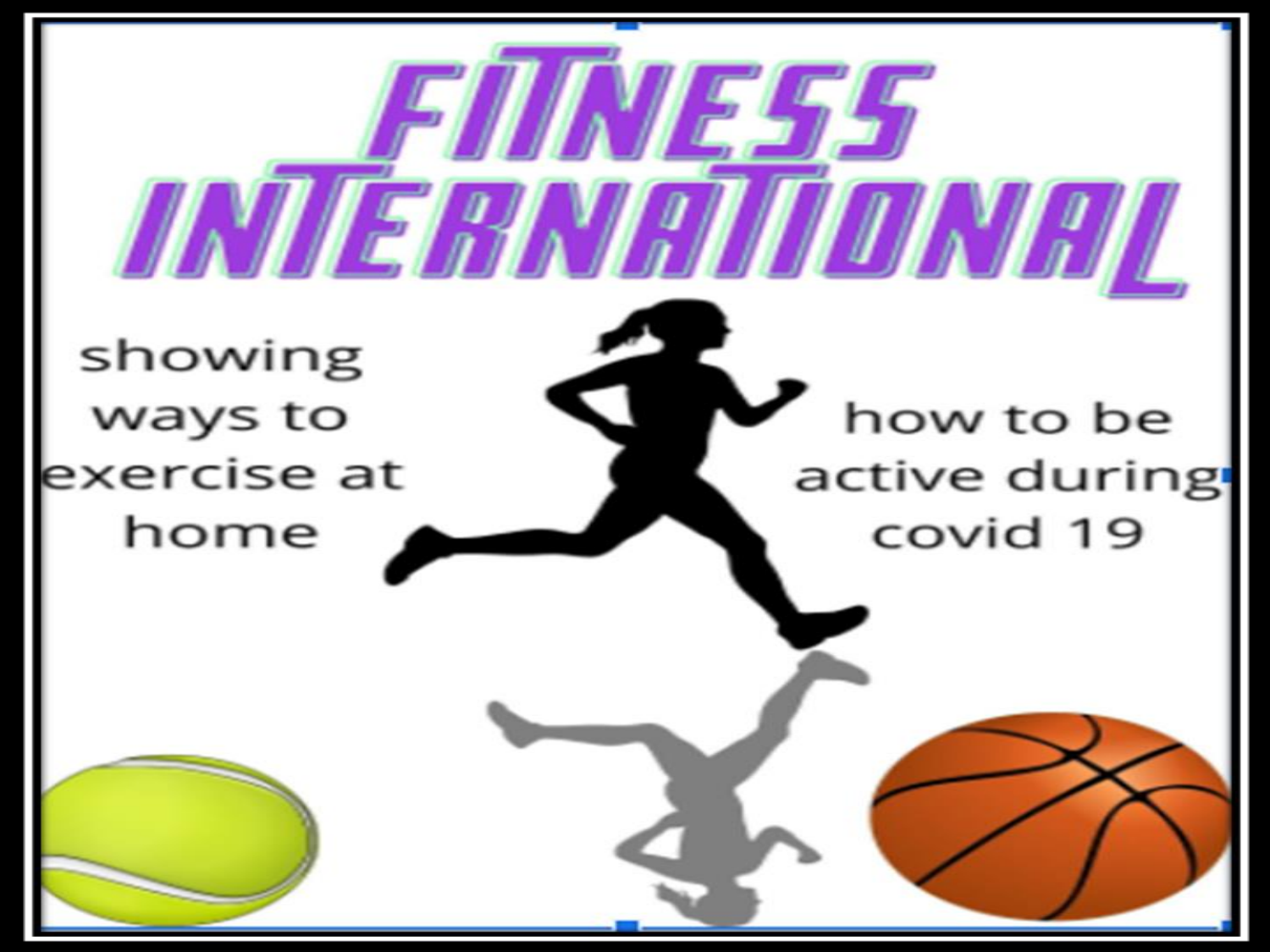#### *Not Today Diseases!*

• Exercise can reduce your risk of many diseases including type two diabetes, cancer, and cardiovascular disease. Some very high contenders in the disease world can be stopped by a little exercise not to mention the fact that exercise can help your body be healthier all around. As stated before, regular physical activity, along with a healthy diet can help prevent and manage type two diabetes.\*



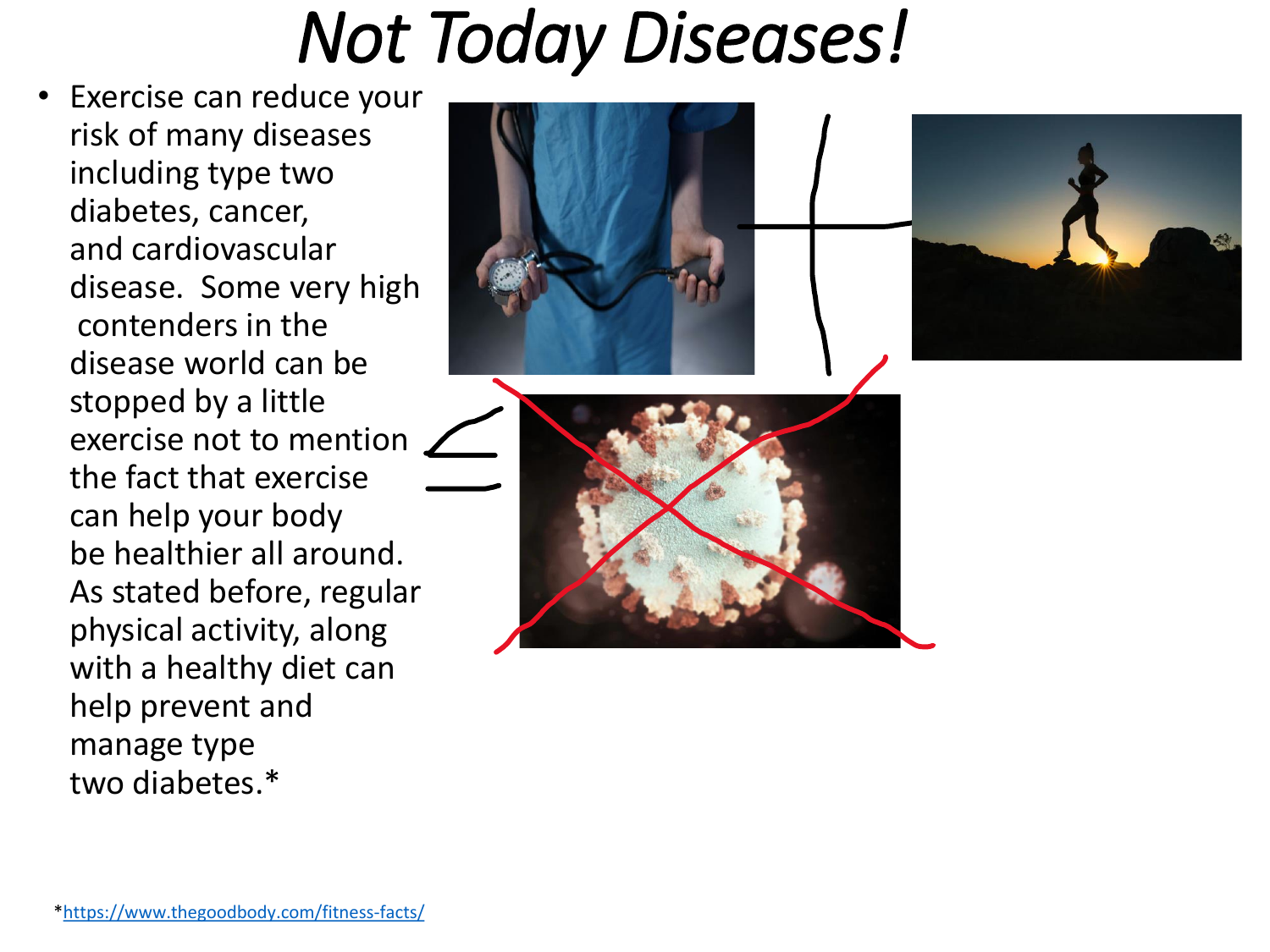### *Diet alone? Might as well be on your phone.*

• Only 10% of people are successful at losing weight through diet alone while 8 9% of people who use a combination of diet and exercise were successful at keeping the weight off for over a year.\*



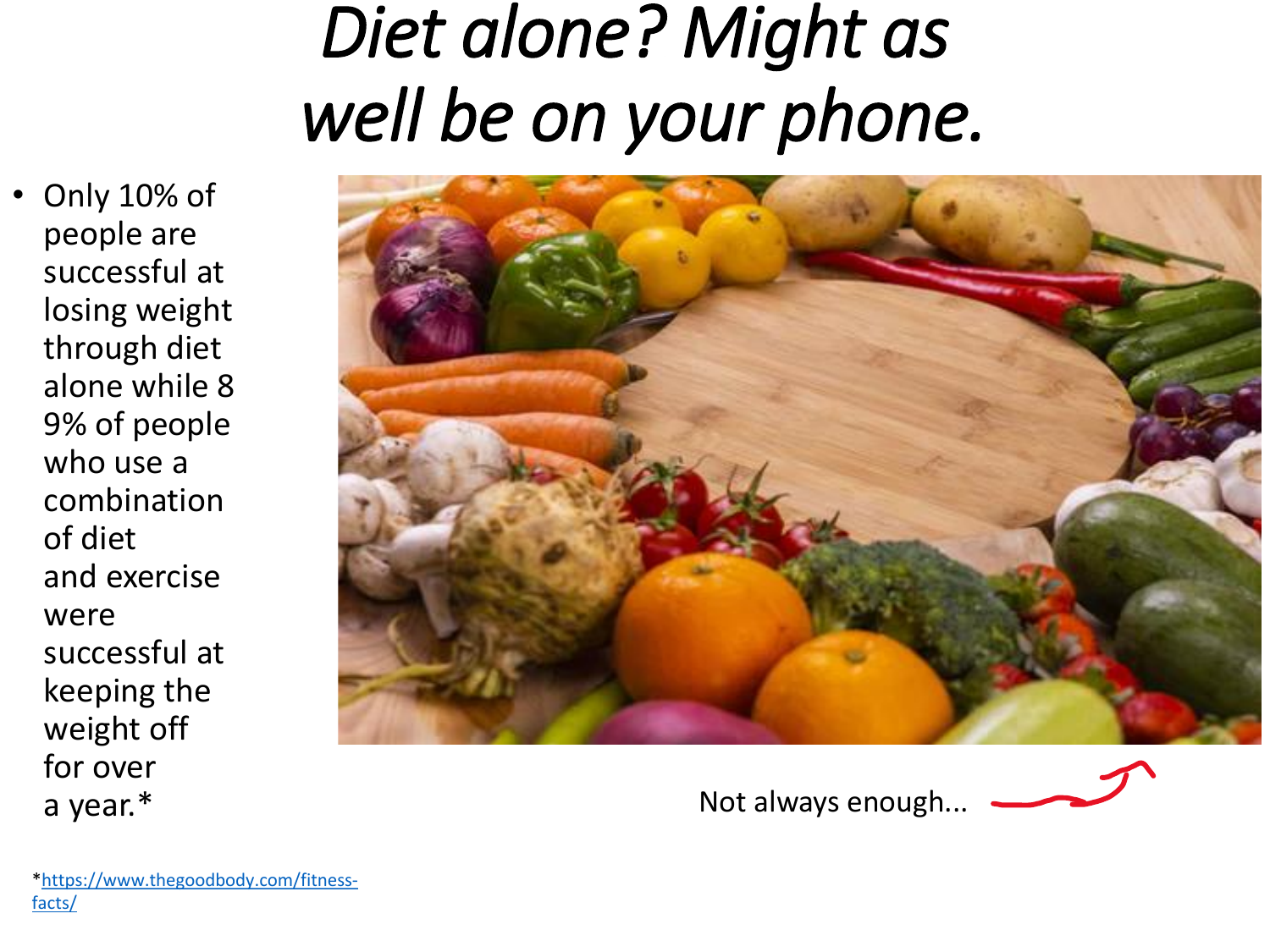# *"To Stand Or Not To Stand, That is The Real Question."*

• When you stand you burn an average of 100- 200 calories, versus sitting, where you burn 60-130 calories an hour\*



\*https://tfliving.com/2020/12/11/10 [surprising-fitness-facts-you-probably-didnt](https://tfliving.com/2020/12/11/10-surprising-fitness-facts-you-probably-didnt-know/)know/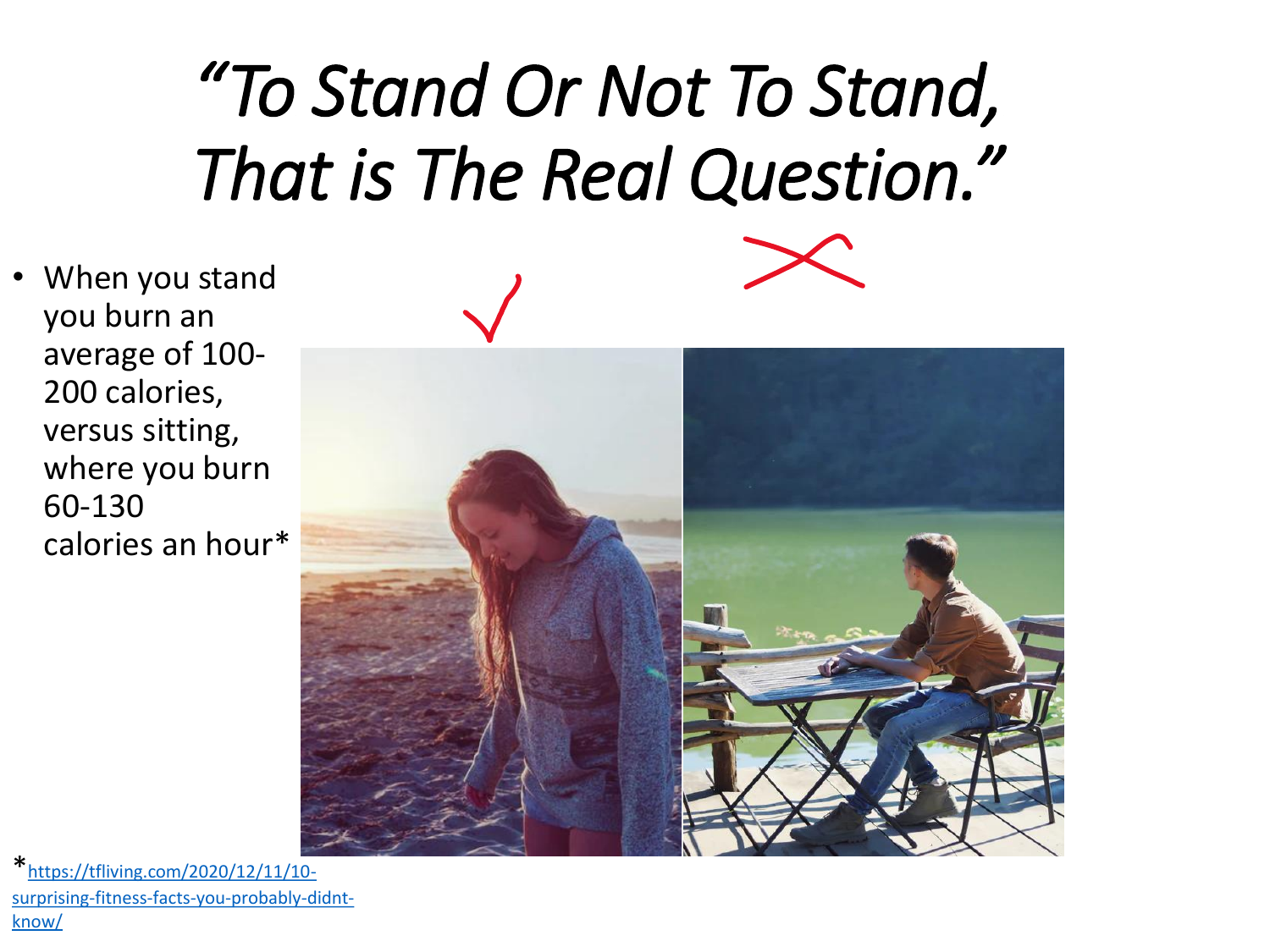# *Get Your Boogie On!*

• Music can inadvertently get you moving faster during those tough workouts. Additionally, music is a good form of distraction. The right music varies person to person, but tempo and rhythm response tend to be the key factors for staying motivated. Research dates back to 1911, when cyclists were found to pedal faster while a band was playing music.\*



\* https://www.thegoodb [ody.com/fitness-facts/.](https://www.thegoodbody.com/fitness-facts/)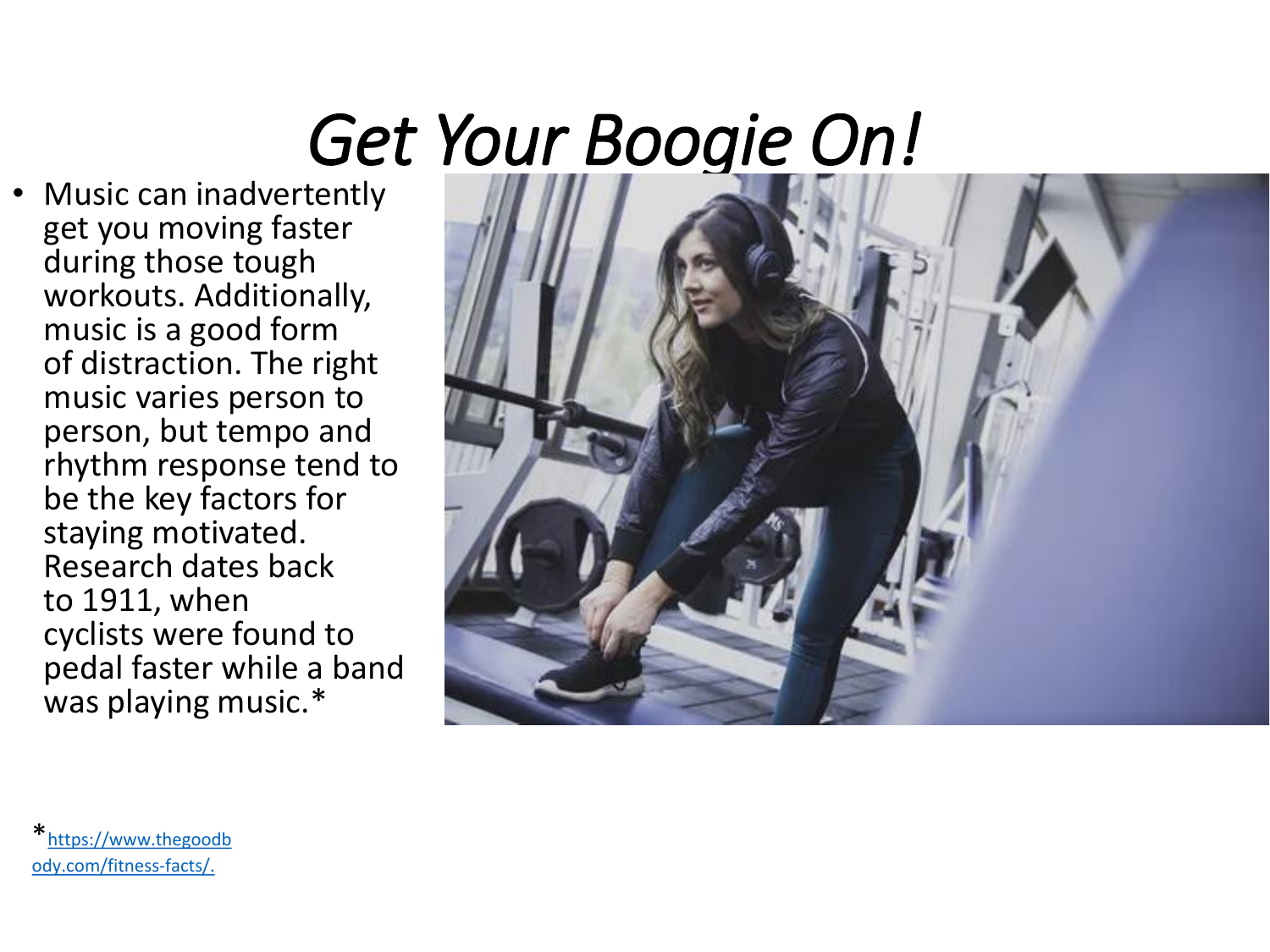#### *F*U*U*U*U*U*U*N *F*A*C*T*S* P*A*G*E*!

- If all 600 of your muscles pulled in one direction you could lift 25 tons/55115.566 Lb or in other words 0.15625 of a 160 ton/352,739 Lb Blue Whale.\*
	- Your body has approximately 60,000 miles of blood vessels for your heart to pump blood through, with nearly 5,000 extra miles of blood vessels if you are 25 Lb overweight.\*
	- Each muscle fiber is thinner than a human hair and can support up to 1,000 times its weight.\*

<sup>•</sup> \**<https://www.lifehack.org/articles/lifestyle/mind-boggling-40-facts-about-fitness.html>*